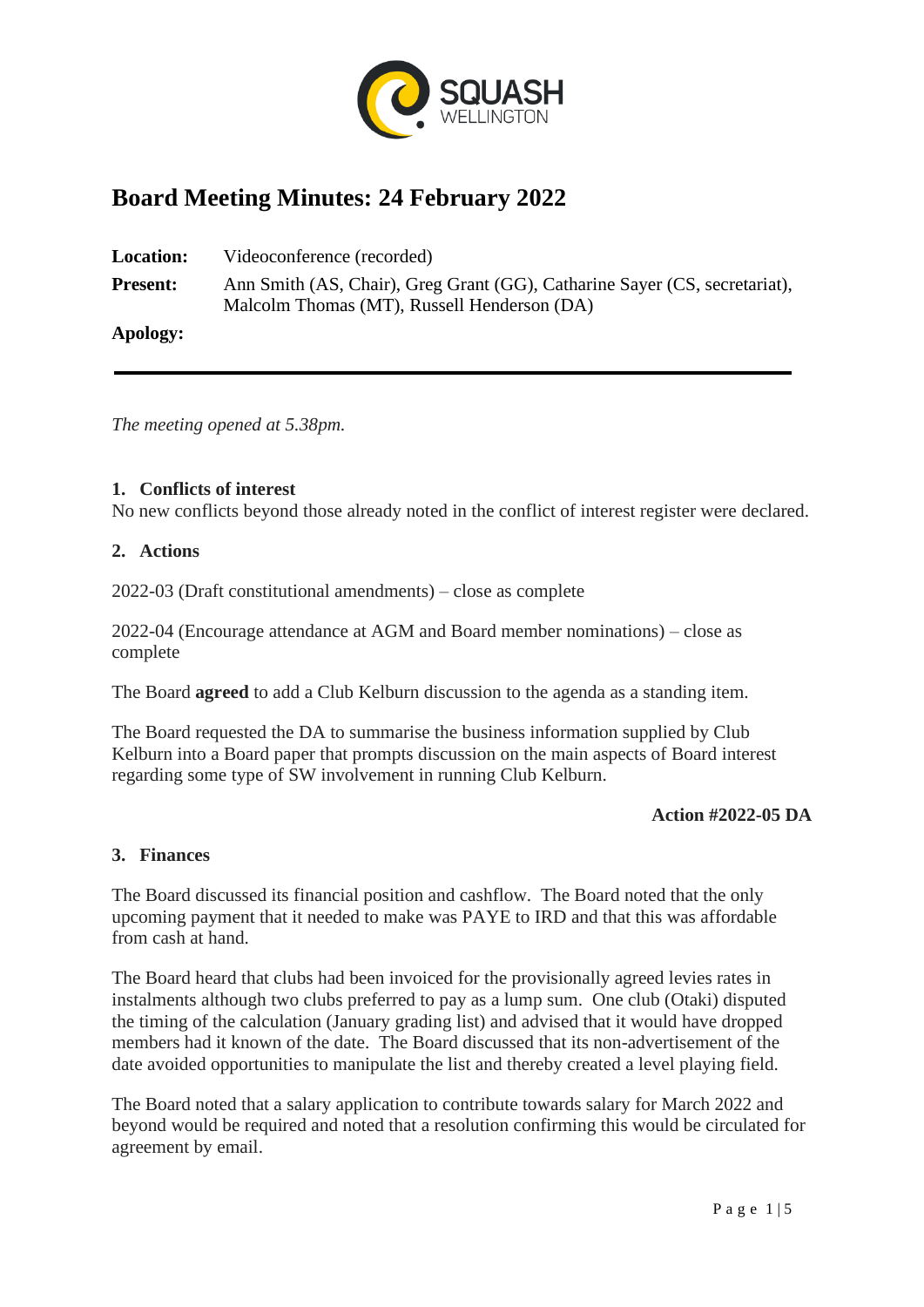

M Thomas advised that he had received preliminary F21 accounts from S Johnston that were accompanied by questions. The Board agreed that the questions would be considered by AS, MT and the DA separately on 25 February 2022.

### **Action #2022-06 MT, AS, DA**

The Board agreed that the process for approval of the accounts would be as follows:

- 1. Circulation of draft accounts to board members
- 2. Discussion of any queries and amendment if necessary
- 3. Each member to approve
	- a. the accounts and
		- b. their signing by the chair and one other (named) board member
- 4. Accounts to be signed by the chair and the named board member

If possible, the approved accounts should be circulated to clubs by 5 March 2022.

The DA sought advice on the purchase of balls for SW-led competitions. The Board advised that a large order should be placed now rather than staggering smaller order.

#### **4. Operations**

The DA advised on the number of applications for the Junior and Senior squads. The Board heard that a good number of juniors had applied (sufficient to cover the projected user-pays element of the program) but that senior applications were thin. Accordingly the Board agreed that the DA should personally contact all B1 seniors who had not applied to discuss the opportunity.

Further on squads, the Board agreed:

- That it was acceptable including a homegrown player in the squad who was based out-of-district (R Barnett) provided the player made reasonable effort to attend at least 2 training sessions
- To invite two junior squad applicants of very high playing ability (M-L Coe, O Dunbar) to train with the senior squad provided they remained available for junior squad selection and would act in a junior squad leadership role with responsibilities to assist the up-and-coming juniors.

The DA advised that he had produced some district 'overview' notes for SNZ to include in its next annual report.

The DA advised that much of his contracted hours had been spent on Covid-related advice.

GG declared a potential conflict of interest in his new membership of Kapiti Squash Club.

GG advised that Kapiti was intending to allow unvaccinated players at weekends then, after a deep clean, to be a vaccinated-only club during the week.

The Board confirmed its vaccinated-only policy for interclub, and, noting team entries from Ōtaki (the latter of which had previously informed SW of its policy against mandatory

**Action #2022-07 DA**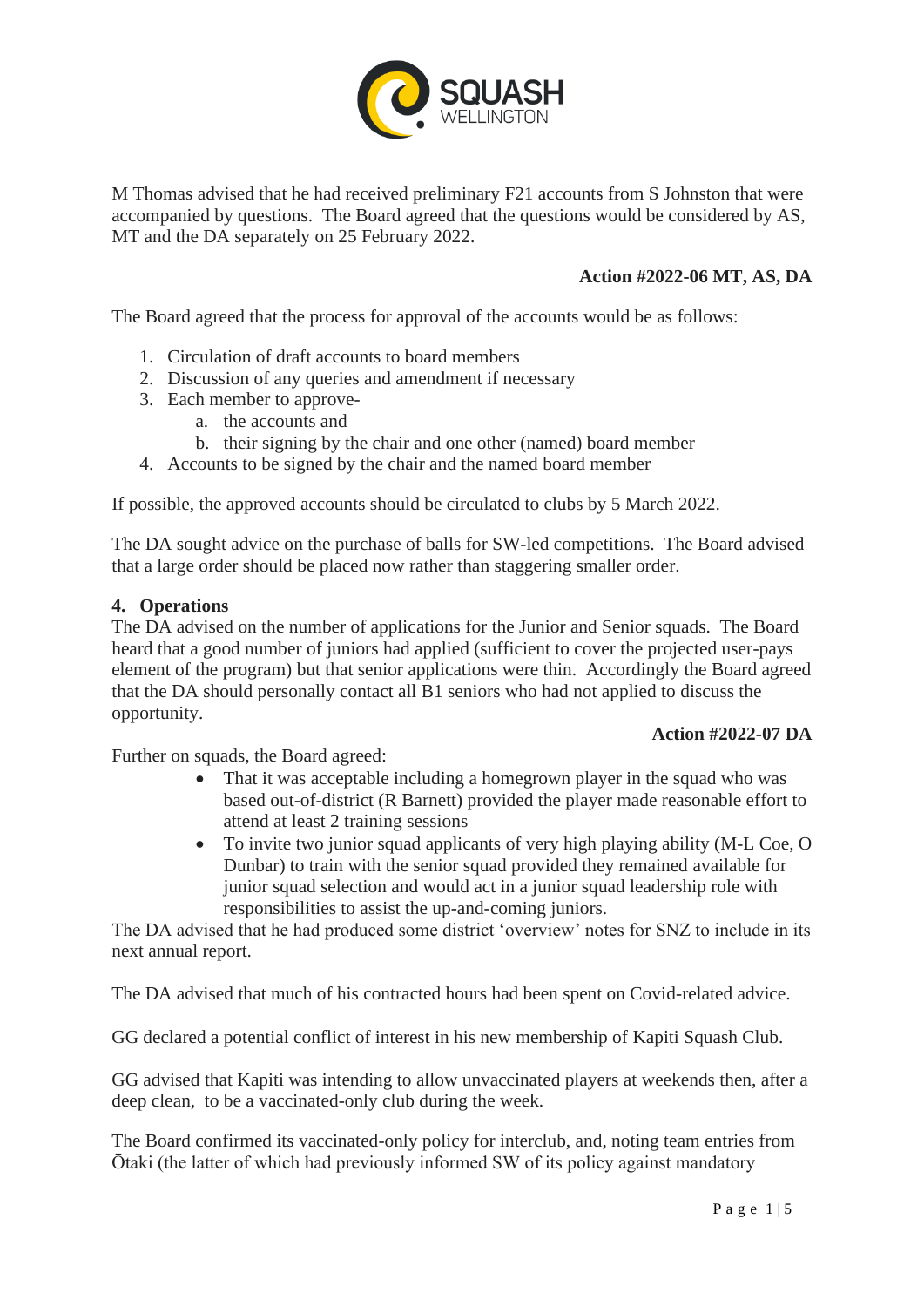

vaccination), requested the DA to reiterate that policy with club captains and ensure that Ōtaki had suitable playing venues to the interclub convenor.

## **Action #2022-08 DA**

### **5. Funding applications**

The DA advised that-

- NZCT had agreed to contribute \$3,600 towards salary by way of grant.
- Pelorus had rejected the application for squad costs owing to insufficient funds to cover all applications; and
- Pub Charity had agreed to contribute \$4,000 towards squad and representative team apparel.

The Board **agreed** to reapply for squad costs and would sign a resolution circulated by email.

## **6. AGM**

The Board discussed the upcoming agenda.

With regards to the proposed new SNZ levy model, the board agreed that the purpose of the item was to obtain the club's feedback on SW's 'no' vote, noting that SNZ had offered unsupportive districts an opportunity to work with it to achieve a workable solution.

The Board checked that the draft agenda covered items required to be included by the SW Constitution and noted that the AGM needed to put the proposed F22 levy to the clubs for endorsement.

The board considered the draft constitutional amendments and made the following changes to the draft to be put to the AGM:

- The number of board members should not be expressed as a range (5-7) but as a maximum number (7), leaving the quorum at 3.
- The chair's right to a casting vote should not be qualified should there be only 2 voting members and one abstaining; in this circumstance it was at the chair's discretion whether to exercise the casting vote or convene a new vote at a betterattended later meeting.

The Board **agreed** to put these and all other draft amendments to the AGM.

Relevant motions for each item needed to be drafted and in the case of proposed constitutional amendments, should be separate for each proposed amendment.

#### **Action #2022-09 MT/AS/DA**

## **7. General business**

The Board **noted** that members would be asked to provide resolutions for grant applications by email.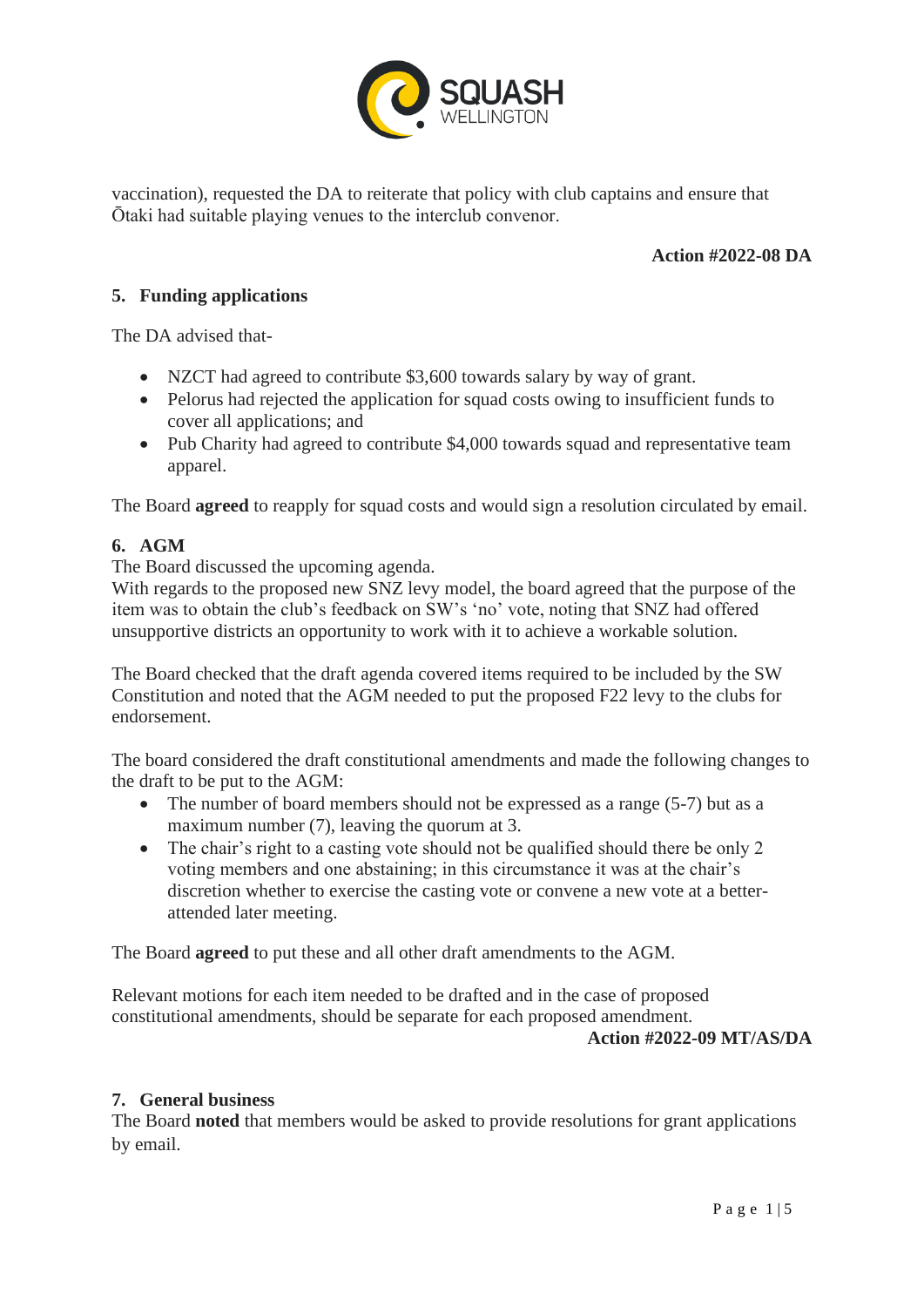

The Board **noted** the chair's intention to give an update to club captains of the recruitment process for a district general manager.

*The meeting closed at 7.30 pm.*

# **NEW ACTION POINTS**

| Id          | <b>Raised</b>  | Due            |               | <b>Owner Description</b>                                                                                                                                       | <b>Status</b> |
|-------------|----------------|----------------|---------------|----------------------------------------------------------------------------------------------------------------------------------------------------------------|---------------|
| 2022-<br>05 | 18 Feb<br>2022 | Mar<br>meeting | DA            | Prepare Board paper summarising relevant Club K<br>information and prompting discussion on its relevance                                                       | Open          |
| 2022-<br>06 | 18 Feb<br>2022 | 25 Feb<br>2022 | DA            | MT, AS, Consider accountant's questions regarding preliminary<br>draft F21 accounts                                                                            |               |
| 2022-<br>07 | 18 Feb<br>2022 | Mar<br>meeting | DA            | Contact all B1 seniors who have not applied for senior<br>squad to discuss the opportunity                                                                     | Open          |
| 2022-<br>08 | 18 Feb<br>2022 | 28 Feb<br>2022 | DA            | Communicate vaccinated-only policy for interclub with<br>club captains and request Otaki to advise on its intended<br>playing venue to the interclub convenor. |               |
| 2022-<br>09 | 18 Feb<br>2022 | 28 Feb<br>2022 | AS, MT,<br>DA | Draft AGM motions for circulation                                                                                                                              | Open          |

## **ALL ACTION POINTS**

| Id                 | <b>Raised</b>  | Due            |                        | <b>Owner Description</b>                                                                                                                                                                                                                             | Status                                              |
|--------------------|----------------|----------------|------------------------|------------------------------------------------------------------------------------------------------------------------------------------------------------------------------------------------------------------------------------------------------|-----------------------------------------------------|
| 2022-<br>01        | 6 Jan<br>2022  | Feb<br>meeting | DA, CS,<br>AS          | Devise a schedule of appropriate In the<br>Swing advertising rates for approval by the<br>chair and publicise them on social media and<br>to named businesses with an interested in<br>targeting squash players (as per list recorded<br>by the DA). | Open – table<br>of rates<br>devised and<br>approved |
| 2022<br>03         | 6 Jan<br>2022  | 14 Feb         | $\mathbf{C}\mathbf{S}$ | Draft proposed constitutional amendments                                                                                                                                                                                                             |                                                     |
| 2022<br>$\theta$ 4 | 6 Jan<br>2022  | $7$ Feb        | ÐА                     | <b>Encourage club captains to attend AGM and</b><br>consideration of suitable board member<br>nominees                                                                                                                                               |                                                     |
| 2022-<br>05        | 18 Feb<br>2022 | Mar<br>meeting | DA                     | Prepare Board paper summarising relevant Club<br>K information and prompting discussion on its<br>relevance                                                                                                                                          | Open                                                |